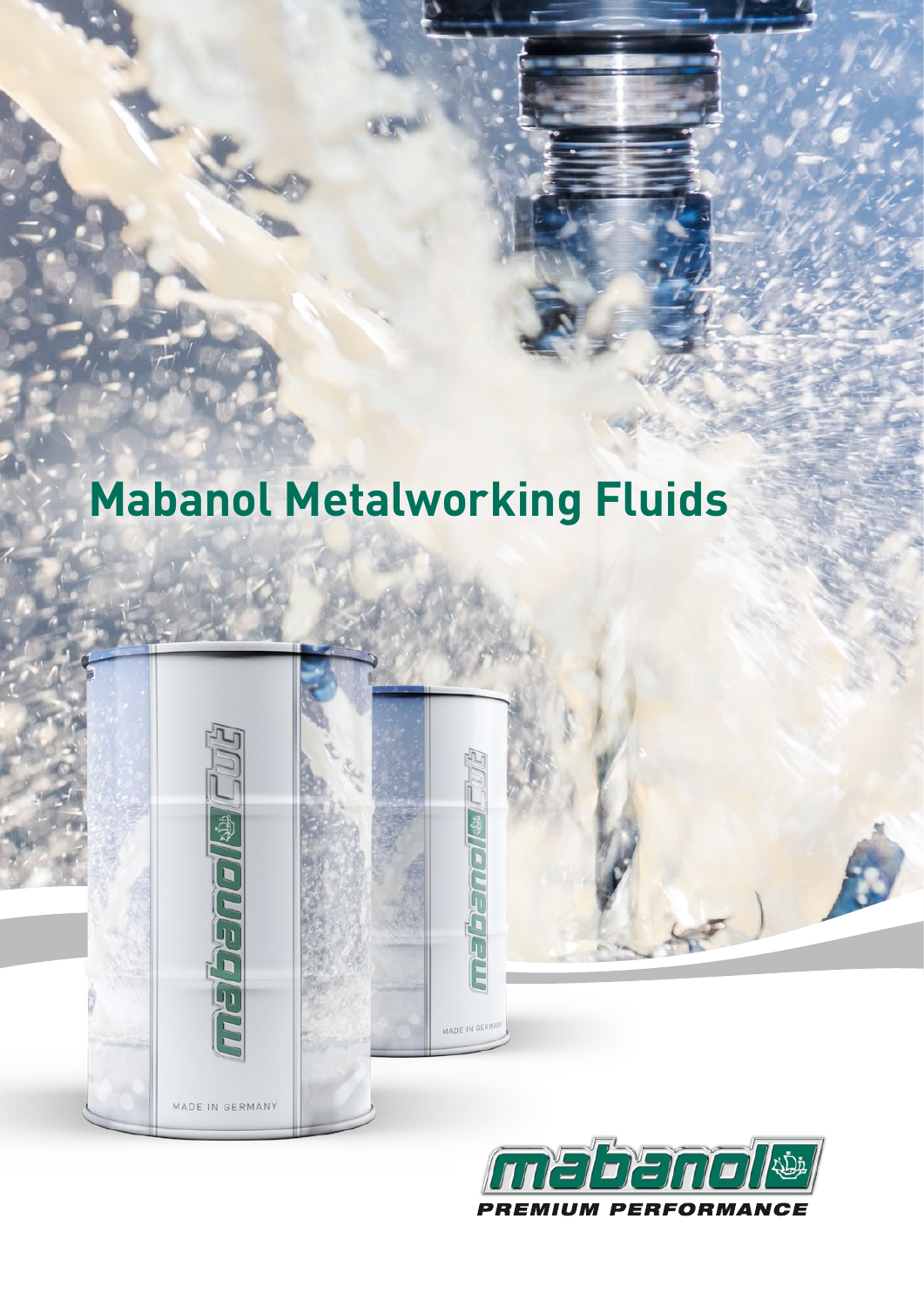# **Metalworking fluids at highest level –**  Mabanol's product range

If you want to produce economically, you not only have to consider costs and benefits, but you also have to strike the right balance between the protection of people and the environment. The latest requirements such as REACH ensure a high level of safety for both users and the environment. This requires a shift in thinking in production regarding users and the use of modern processing machines and systems.

Metalworking fluids formulated according to the latest technological standards meet the current and future requirements of the chemicals legislation. In addition, they ensure **protection for users, the environment and machines** – and offer **ideal economic efficiency** at the same time.

Efficiency, security and service – all of equal importance.

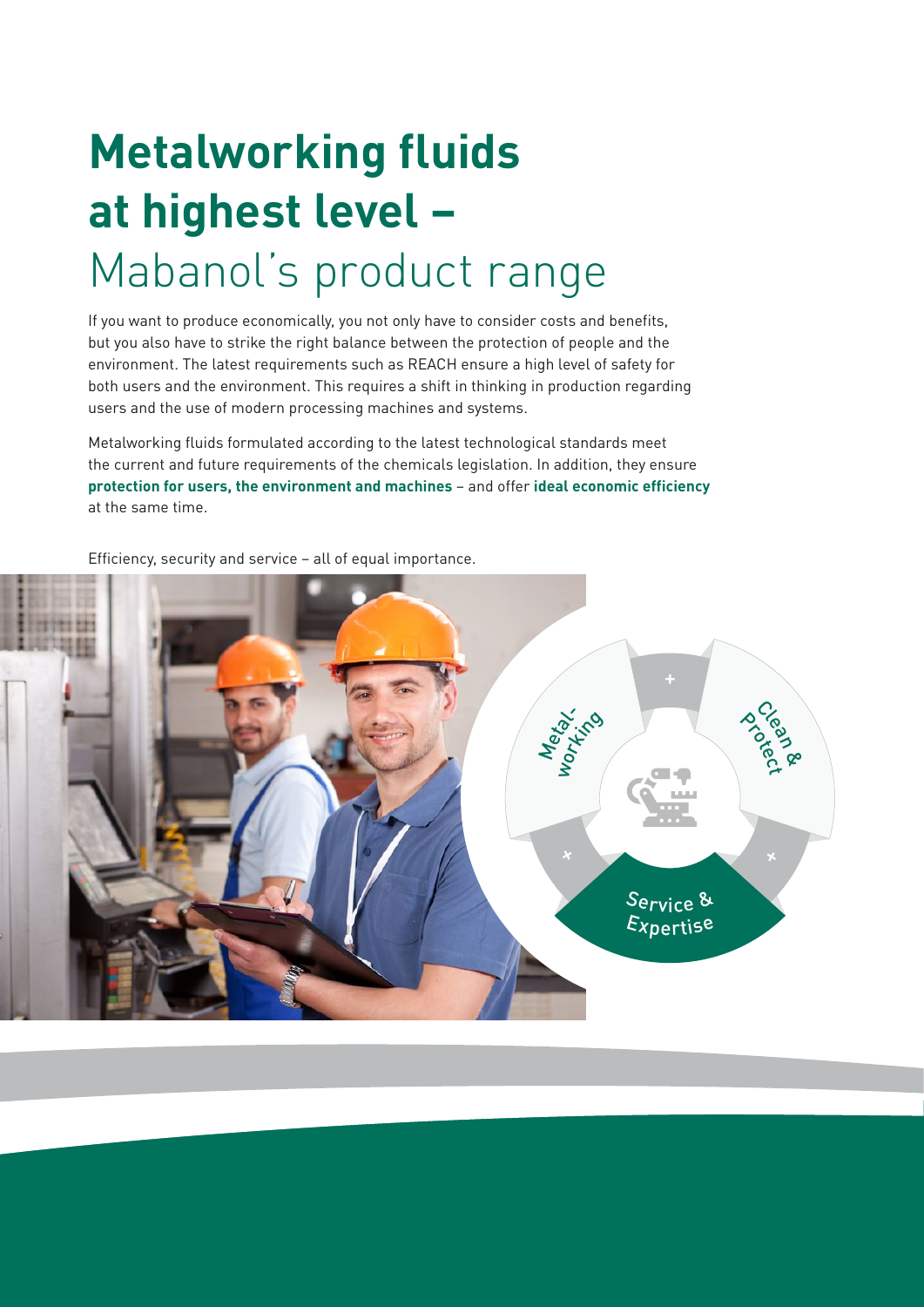## **Machining, forming, cleaning, corrosion protection –**  Mabanol does it all

Mabanol is the independent brand of the medium-sized German lubricants industry. All lubricant products guarantee **precision** and **reliability** and ensure the highest possible quality.

### **Your benefits:**

- <sup>1</sup> Customer-specific and individual product and concept development
- <sup>12</sup> Professional technical application consulting
- 03 Analysis and quality control in the laboratory
- 04 Fluid management
- **15** ISO 9001 and 14001 certificated production and filling in Germany
- **16** Fast and reliable supply with state-of-the-art logistics
- **17** Training and safety instructions

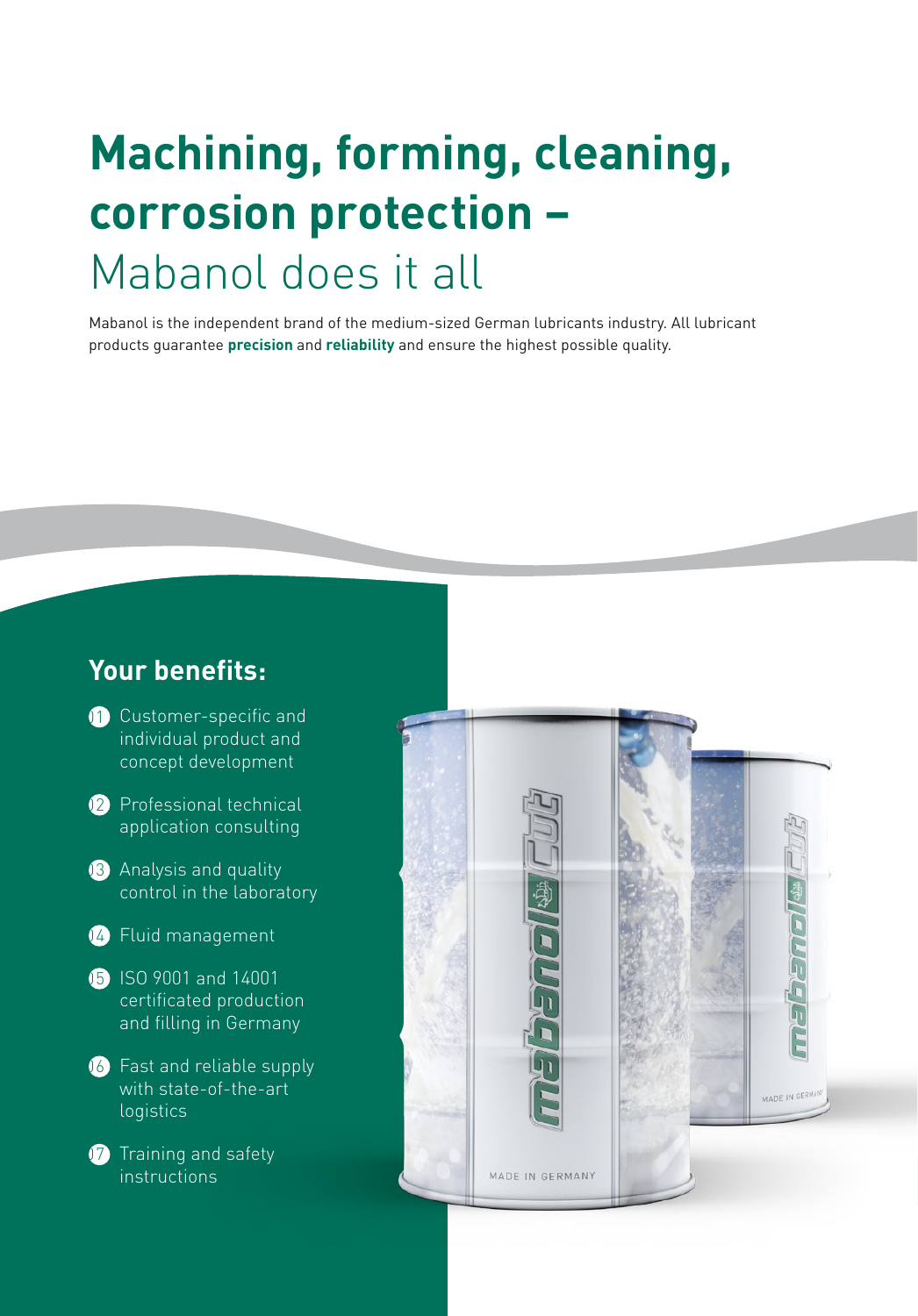## **Water-miscible Coolants:**  Efficiency at all levels

Effective work and protection of user and machine require **state-of-the-art products** and a **holistic concept**. Our coolants fulfill all of these criteria and furthermore exceed the current legal requirements.

Mabanol Cut technologies combine all requirements in production.



#### Technologies and their properties/benefits

Mabanol stands for **optimal productivity and efficiency**. We advise our customers individually when it comes to defining the appropriate technologies and products for their manufacturing processes. We are the strong partner for all aspects of mineral oil-based emulsions and fully synthetic coolants.

#### **Mabanol Cut water-miscible coolants for all types of materials:**

- > cast iron
- > hard metals
- > non-ferrous metals (aluminium, > glass and plastics
- > steel and stainless steel
- > high-alloy steel
- yellow metal)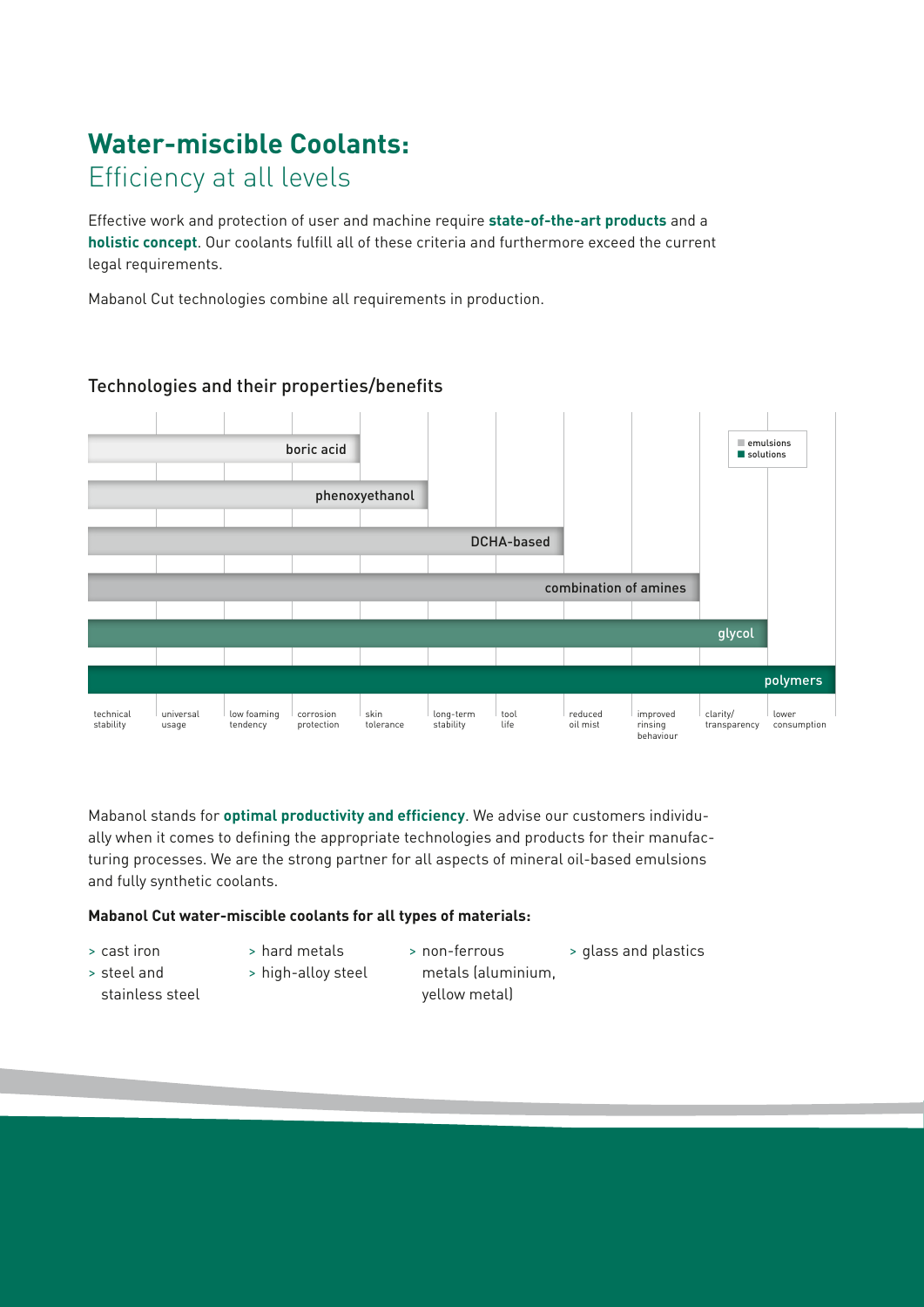### **Non-water-miscible metalworking fluids and other products:**

### Mastering even the toughest machining conditions

Maximum performance and wear protection versus minimum oil mist and evaporation – **our products combine modern production requirements as well as reduced wear** and **maintenance costs**. Even in the most difficult machining conditions, our metalworking fluids ensure maximum surface quality and dimensional accuracy.

#### **Our product range offers an individual product series for every machining operation:**



### **Clean and protect:**  Perfectly suited for all types of materials

Surface cleaning has to be economical and efficient: Mabanol Clean offers excellent degreasing and evaporation properties as well as fast drying of parts.

Corrosion protection at the highest level: Mabanol Protect offers **reliable protection** of workpieces during transport and storage. By forming a homogeneous protective film, the products effectively protect against corrosion and are suitable for **all types of materials**.

**Mabanol Clean**

Efficient cleaning of machined workpieces with and without solvents



Effective protection for short, medium and long storage periods